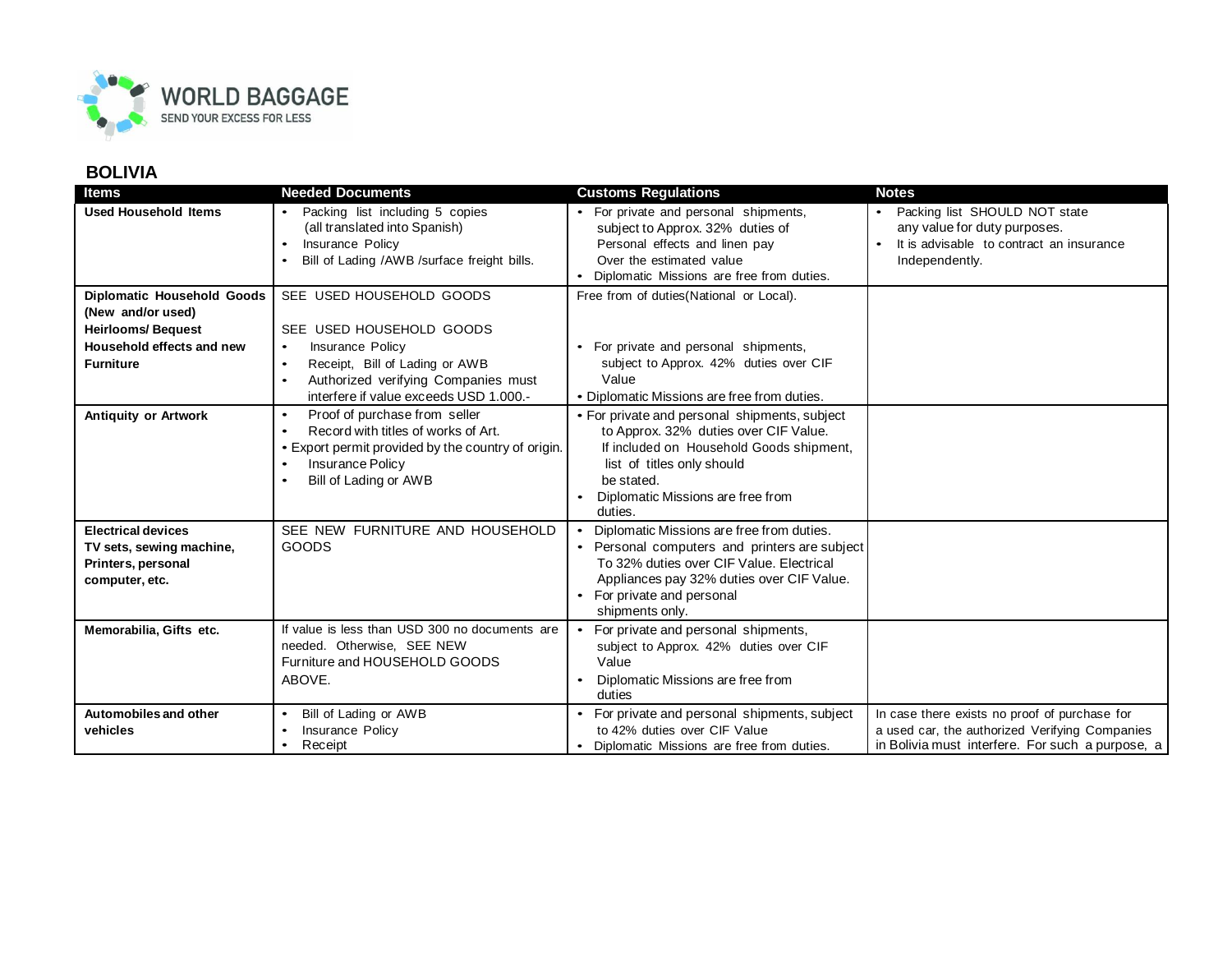

## **BOLIVIA**

| <b>Items</b>                                | <b>Needed Documents</b>                                                                                                                                                                                                                                                                                                                                                                                                                                                                                                                                 | <b>Customs Regulations</b>                                                                                                                                                                                                                                                                                                                                                   | <b>Notes</b>                                                                                                                                                                                                                                                                                                       |
|---------------------------------------------|---------------------------------------------------------------------------------------------------------------------------------------------------------------------------------------------------------------------------------------------------------------------------------------------------------------------------------------------------------------------------------------------------------------------------------------------------------------------------------------------------------------------------------------------------------|------------------------------------------------------------------------------------------------------------------------------------------------------------------------------------------------------------------------------------------------------------------------------------------------------------------------------------------------------------------------------|--------------------------------------------------------------------------------------------------------------------------------------------------------------------------------------------------------------------------------------------------------------------------------------------------------------------|
|                                             | Proof of origin<br>Authorized verifying companies must                                                                                                                                                                                                                                                                                                                                                                                                                                                                                                  |                                                                                                                                                                                                                                                                                                                                                                              | full detail of the general and technical<br>characteristics should be sent to Bolivia.                                                                                                                                                                                                                             |
|                                             | interfere if value exceeds USD 1.000.-                                                                                                                                                                                                                                                                                                                                                                                                                                                                                                                  |                                                                                                                                                                                                                                                                                                                                                                              |                                                                                                                                                                                                                                                                                                                    |
| Spare pieces, appliances and<br>machineries | SEE MOTOR VEHICLES AND OTHER<br><b>VEHICLES</b>                                                                                                                                                                                                                                                                                                                                                                                                                                                                                                         | Diplomatic Missions are free from duties.<br>• For private and personal shipments, subject<br>to Approx. 32% duties over CIF Value.<br>If included on Household Goods shipment,<br>documentation is not necessary.<br>They should only be listed on<br>particular P acking List.                                                                                             | Special treatment is needed for<br>Industrial Machinery and equipment                                                                                                                                                                                                                                              |
| Liquor                                      | Proof of Origin<br>$\bullet$<br>Bill of lading/AWB/ Surface Freight Bills.<br>Receipt<br>Verifying Companies contracted by the<br>Bolivian Government must interfere in all<br>imports where the FOB value is over USD<br>1.000. The importer must<br>present to one of the authorized Verifying<br>Companies in Bolivia a Pro-forma and/or<br>definite proof of purchase in order to<br>request the pertinent verification of<br>shipment. This requisite is NOT applicable<br>to Household Goods, Electrical<br>appliances, Household appliances etc. | For private and personal shipments,<br>subject to Approx. 42% duties over CIF<br>Value.<br>For all Diplomatic shipments duties are<br>free, except for imports of Drugs<br>Ammunition, Arms, Narcotics, etc.<br>PRIOR TO IMPORT, permit from<br>Government is required.<br>• Diplomatic Shipments do not<br>oblige the involvement of the authorized<br>verifying companies. | The authorized Verifying Companies are:<br>Specialist Service International "SSI" Bureau<br>Veritas<br>In case the authorized Companies do not<br>get involved, customs regulation provide a fine of<br>between USD 200 to USD 1.000 not to mention<br>the considerable delay that the import would<br>experience. |
| <b>FOODSTUFF</b>                            | See ALCOHOL Beverages and a phytosanitary                                                                                                                                                                                                                                                                                                                                                                                                                                                                                                               | • For private and personal shipments, subject                                                                                                                                                                                                                                                                                                                                |                                                                                                                                                                                                                                                                                                                    |
|                                             | certificate.                                                                                                                                                                                                                                                                                                                                                                                                                                                                                                                                            | to 42% duties over CIF Value<br>• For Diplomatic Shipments, see<br>Alcohol beverages.                                                                                                                                                                                                                                                                                        |                                                                                                                                                                                                                                                                                                                    |
| <b>Medications</b>                          | <b>SEE LIQUOR</b>                                                                                                                                                                                                                                                                                                                                                                                                                                                                                                                                       | For private and personal shipments, subject<br>$\bullet$<br>to 32% duties over CIF Value<br>Diplomatic Missions are free from duties.                                                                                                                                                                                                                                        |                                                                                                                                                                                                                                                                                                                    |
| Valued metal articles<br>(jewelry)          | <b>SEE LIQUOR</b>                                                                                                                                                                                                                                                                                                                                                                                                                                                                                                                                       | For private and personal shipments, subject<br>to 32% duties over CIF Value                                                                                                                                                                                                                                                                                                  |                                                                                                                                                                                                                                                                                                                    |